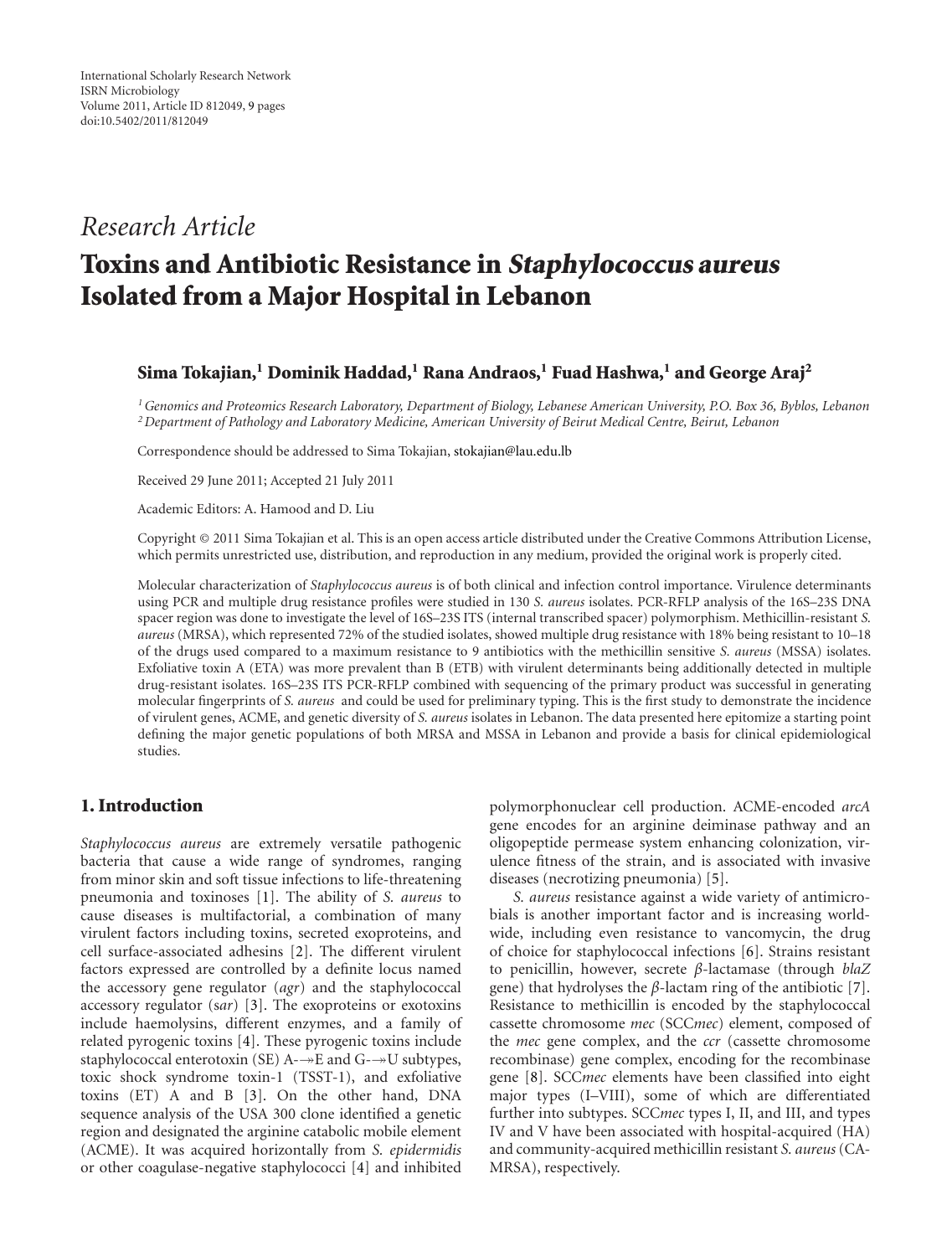Typing is crucial in understanding the epidemiology of pathogens and, hence, the development of public health interventions. Ribotyping is a DNA-based typing method based on the sequencing of the gene coding for rRNAs in bacteria. Genes encoding for rRNA are arranged in an operon in the following order 5'-16S-23S-5S-3' and is separated by two spacer regions known as the intergenic transcribed spacer (ITS) [\[9\]](#page-7-3). The most commonly used components in ribotyping are 16S rRNA gene and the 16S–23S ITS. The ITS has proved to be more variable than the adjacent 16S and 23S ribosomal genes and may allow efficient identification at the species level due to its variability within a genus [\[10](#page-7-4)]. This variability is due partly to differences in the number and type of tRNA sequences found within the spacer [\[11](#page-7-5)]. The use of sequence polymorphisms and length variations found in the ITS region as a tool for differentiation between closely related organisms is increasing because it can overcome limitations of the resolution of 16S rRNA-based phylogenies [\[12\]](#page-7-6).

This study aims at characterizing 130 *S. aureus* clinical isolates involved in human diseases based on the determination of antimicrobial resistance profiles, studying the prevalence of exfoliative toxins A (*eta)* and B *(etb),* enterotoxins (SE)  $A \rightarrow E$  and  $G \rightarrow U$ , ACME, and TSST-1 and through typing the isolates based on the size of the 16S–23S DNA spacer region and on the patterns obtained by restriction digestion of the amplified spacer region.

#### **2. Materials and Methods**

*2.1. Clinical Isolates.* 130 *S. aureus* clinical isolates from the American University of Beirut Medical Center (AUB-MC) were used in this study. The isolates were recovered from different sites of infection, age groups, and years. These isolates were identified by different methods including the API and Biolog identification systems and the coagulase test.

*2.2. Reference Strains.* The following *S. aureus* reference strains were used as positive controls: TC-142 (*eta* positive), TC-7 (*etb* positive), and ATCC (BAA-1556D-5) (ACME positive); these strains were thankfully donated by Dr. Michele Bes from the institute of Microbiology, Lyon-France and by Dr. Binh An Diep from the university of California, San Francisco. Reference strains also included the ATCC23235 (*sed* positive), ATCC27664 (*see* positive), NCTC 6571 (*seg* and *sei* positive), NCTC11963 (*tsst* positive), ATCC13565 (*sea* positive), ATCC14458 (*seb* positive), ATCC19095 (*sec* positive), and NCTC10652 (*sej* positive).

*2.3.Bacterial Storage and Culture Conditions.*All clinical isolates were stored in CryoBank tubes (Copan, USA) at both −20◦C and −80◦C.

*2.4. Antimicrobial Susceptibility Testing (E-Test).* The antimicrobial resistance of the clinical strains to different antibacterial agents was determined by the standard *E*-test method that comprises a predefined antibiotic gradient strips. Strips were used according to the manufacturer instructions (AB BIODISK, Sweden) to determine the minimum inhibitory concentration (MIC) in *μ*g/mL. Bacterial suspensions were

prepared by selecting colonies from overnight cultures on mannitol salt agar plates. The colonies were suspended to sterile tubes containing 5mL of saline solution (0.85% NaCl) to get a suspension with a turbidity similar to the 0.5 McFarland standard. Mueller-Hinton agar plates (Oxoid) were inoculated with the *S. aureus* clinical isolates, and 18 different antibiotics were used including azithromycin (AZ), ciprofloxacin (CI), clarithromycin (CH), clindamycin (CM), chloramphenicol (CL), erythromycin (EM), gentamicin (GM), levofloxacin (LE), nitrofurantoin (NI), norfloxacin (NX), ofloxacin (OF), oxacillin (OX), rifampicin (RI), teicoplanin (TP), tetracycline (TC), trimethoprim (TR), trimethoprim/sulfamethoxazol (TS), and vancomycin (VA). Plates were then incubated for 24 h at 37◦C. Following incubation, MIC values that correspond to the edge of the inhibition ellipse intersecting the side of the strips were determined. Resistance or susceptibility profiles were established according to the Clinical and Laboratory Standards Institute  $[13]$ .

*2.5. DNA Isolation and Extraction.* Bacterial colonies were cultured on TSA plates prior to extraction. Genomic DNA was extracted using QIAamp DNA Mini kit (QIAGEN Inc, Germany) following the manufacturer's instructions.

*2.6. PCR Amplification.* All PCR assays were performed on PerkinElmer GeneAmp 9700 (PerkinElmer, Wellesly, Massachusetts).

*2.7. PCR for the Detection of eta and etb Encoding Gene.* Amplification was performed using the following protocol: An aliquot of 5 *μ*L of DNA (10 ng/*μ*L) was added to 45 *μ*L of reaction mixture containing final concentrations of 1X Ampli*Taq* buffer, 1.5 mM MgCl2, 2.5 U of Ampli*Taq* Gold polymerase (Applied Biosystems, Roche), 200 *μ*M each deoxynucleoside triphosphate of either 1 *μ*M of each of *eta*F (5'-CTAGTGCATTTGTTATTCAA-3') and etaR primers (5'-TGCATTGACACCATAGTACT-3') or 1μM etbF (5'-ACGGCTATATACATTCAATT-3') and etbR primers (5'-TCCATCGATAATATACCTAA-3') [\[14](#page-7-8), [15\]](#page-7-9). The amplification was performed with an initial denaturation step for 10 min at 95◦C followed by 33 cycles of 94◦C for 2 min, 55◦C for 1 min, 72◦C for 1 min, and a final extension at 72◦C for 7 min. PCR products were separated by electrophoresis of 10 *μ*L of reaction product in a 2% agarose gel stained by 0.5 *μ*g/mL ethidium bromide, and visualized using a UV Bioimaging system (GeneSnap system from Syngene).

All PCR assay runs incorporated a negative (one reagent control without template DNA) and a positive control (reference strain used for the gene amplified). Product size was determined by comparison with a 100 bp molecular weight marker (Fermentas, Vilnius, Lithuania).

*2.8. PCR for the Detection of ACME.* Amplification was performed using the following protocol: An aliquot of 2 *μ*L of DNA was added to 20 *μ*L of reaction mixture containing final concentrations of 1X Ampli*Taq* buffer, 2.5 mM MgCl2, 0.1 U of Ampli*Taq* Gold polymerase (all from Applied Biosystems, Roche), 0.2 mM each deoxynucleoside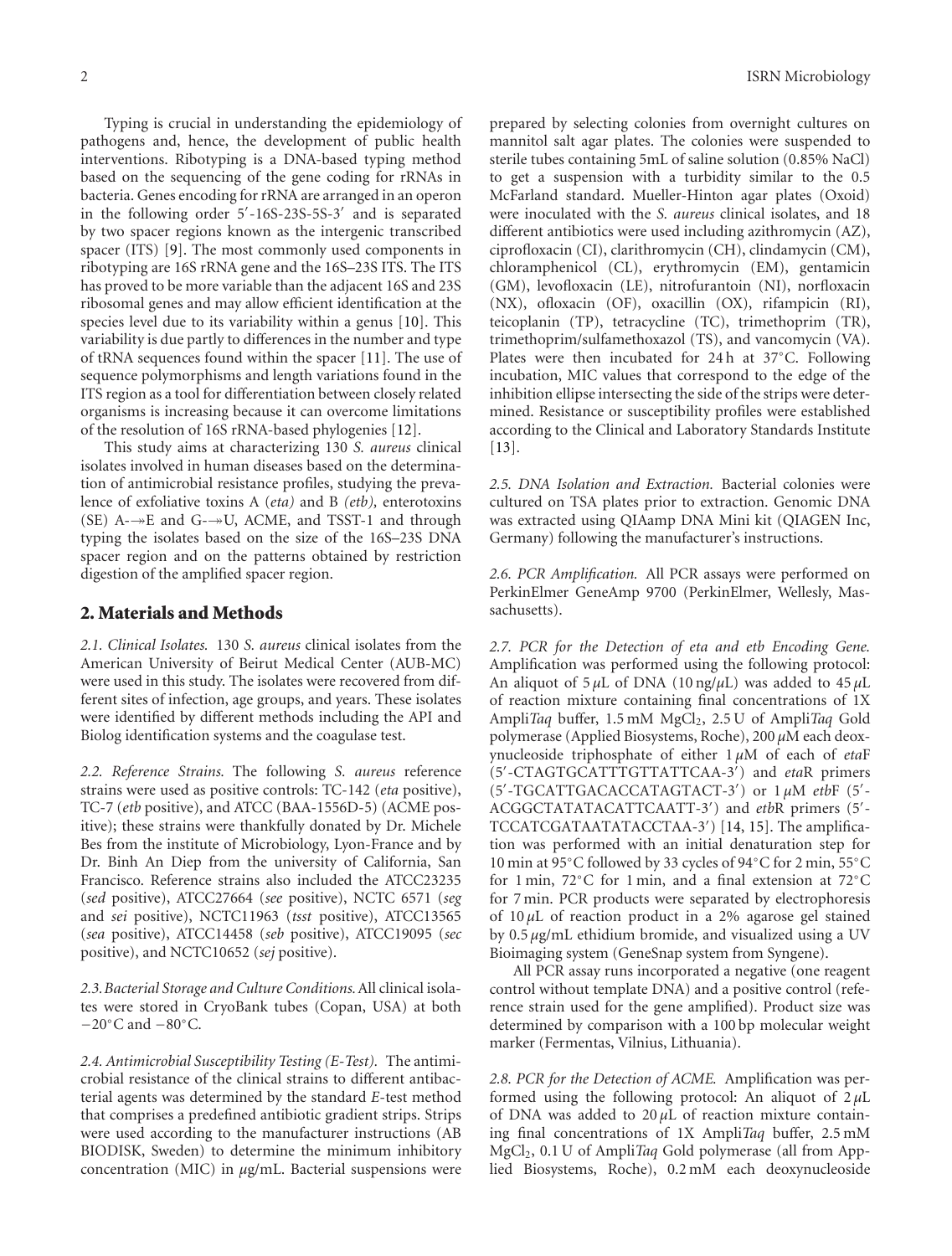triphosphate, the junction between ACME and *orfX* was amplified using 0.4 *μ*M of the *orfX-*specific PCR primer Xsau325 (5- -GGATCAAACGGCCTGCACA-3- ), and 0.4 *μ*M AcmeR primer (5'-CCTCCTTCACTTAGCACTG-3') [\[16\]](#page-7-10). The amplification was performed with an initial denaturation step for 12 min at 95◦C followed by 30 cycles of 94℃ for 30 sec, 61°C for 30 sec, 72°C for 1 min, and a final extension at 72◦C for 10 min. PCR products were separated by electrophoresis of 10 *μ*L of reaction product in a 1.5% agarose gel stained by 0.5 *μ*g/mL ethidium bromide, and visualized using a UV Bioimaging system (GeneSnap system from Syngene).

*2.9. Detection of Enterotoxins and tst Encoding Genes.* Multiplex PCR assays were used to detect nine staphylococcal enterotoxin (SE) genes *sea, seb, sec, sed, see, seg, seh, sei, sej,* and the *tst* gene [\[17](#page-7-11)]. Two reaction mixtures were used, primers for *sed, see, seg, sei, and tsst* were combined in reaction mixture 1, and primers for *sea, seb-sec, sec, she, and sej* were combined in reaction mixture 2. Amplification was performed using 5 *μ*L of DNA (10 ng/*μ*L) added to 45 *μ*L of reaction mixture containing final concentrations of 1X Ampli*Taq* buffer, 4 mM MgCl<sub>2</sub>, 2 U of Ampli*Taq* gold polymerase (Applied Biosystems, Roche), 400 *μ*M each deoxynucleoside triphosphate, 300 nM of each exotoxin primer set. The amplification was performed with an initial denaturation step for 10 min at 95◦C followed by 15 cycles of 95◦C for 1 min, 68◦C for 45 s, 72◦C for 1 min, 20 cycles of 95◦C for 1 min, 64◦C for 45 s, 72◦C for 1 min, and a final extension at 72◦C for 10 min. PCR products were separated by electrophoresis of 10 *μ*L of reaction product in a 2.5% agarose gel stained by 0.5 *μ*g/mL ethidium bromide, at 100 V for 100 min, and visualized using a UV Bioimaging system (DigiDoc-IT system, version 2.2.0, 2003).

*2.10. 16S–23S ITS rRNA Gene PCR Amplification.* The 16S*–*23S ITS region was amplified using the following protocol: an aliquot of 2 *μ*L of DNA was added to 20 *μ*L of reaction mixture containing final concentrations of 1X Ampli*Taq* buffer, 2.5 mM MgCl<sub>2</sub>, 0.1 U of Ampli*Taq* gold polymerase (Applied Biosystems, Roche), 0.2 mM each deoxynucleoside triphosphate, 0.4 *μ*M staph ITS-F primer (5- -AGAGTTTGATCCTGGCTCAG-3- ), 0.4 *μ*M staph ITS-R primer (5'-CAAGGCATCCACCGT-3') [\[18\]](#page-7-12). The amplification was performed with an initial denaturation step for 12 min at 95◦C followed by 30 cycles of 94◦C for 30 sec, 42◦C for 30 sec, 72◦C for 1 min, and a final extension at 72◦C for 10 min. PCR products were separated by electrophoresis of 10 *μ*L of reaction product in a 1.5% agarose gel stained with 0.5 *μ*g/mL ethidium bromide, and visualized using a UV Bioimaging system (GeneSnap system from Syngene).

*2.11. 16S–23S ITS Restriction Digestion.* The amplified 16S– 23S ITS rRNA gene fragments were digested with 10 U *Taq*I (MBI Fermentas) restriction enzyme. 1 *μ*L of the enzyme was added to 12 *μ*L of the ITS PCR products, 16 *μ*L water, along with 2 *μ*L 10x *Taq*I buffer for 3 h at 65◦C (Fermentas) [\[18\]](#page-7-12). Products were resolved on a 2% agarose gels in 1x trisborate-EDTA buffer and were subsequently visualized by UV illumination after ethidium bromide staining.

*2.12. 16S–23S ITS Gel Extraction.* Gel extraction of the 16S– 23S DNA spacer region primary product (1800 bp) was performed using QIAquick Gel Extraction kit (QIAGEN Inc, Germany) following the manufacturer's instructions.

*2.13. 16S–23S ITS Sequence Analysis.* A 500 bp of the purified DNA was subjected to direct sequencing using the Big Dye Terminator Kit (ABI 3130xI Genetic Analyzer, Applied Biosystems). Sequencing was performed in separate tubes, and each reaction ( $10 \mu L$ ) consisted of  $5 \mu L$  of purified DNA and 4 *μ*L of Terminator Ready Reaction mix and was amplified using 2 pmol of the staph ITS-F (5'-AGA GTT TGA TCC TGG CTC AG-3') and staph ITS-R (5'-CAAGGCATCCACCGT-3') primers in separate reactions [\[18\]](#page-7-12). Sequence homology and identity comparison to other sequences was performed with the NCBI-BLAST sequence search. Phylogenetic tree was constructed by the neighbor– joining method using the CLC Main Workbench version.

#### **3. Results**

*3.1. Exfoliative Toxin-Encoding Genes (eta and etb) and ACME.* The exfoliative toxin genes were randomly distributed between the 93 MRSA and 37 MSSA. The prevalence of *eta* within both groups was 11% while it was 3% for *etb* in MRSA and 9% in MSSA. ACME was detected in one MSSA isolate [\(Table 1\)](#page-3-0). The *eta* gene ( $n = 14$ ; 10.8%) was more prevalent than *etb* ( $n = 6$ ; 4.61%), and only three (2%) of the tested isolates harbored both genes. The sizes of amplicons obtained for the exotoxin genes were 119 and 200 bp for *eta* and *etb* genes, respectively, and 333 bp for the ACME, being same as those obtained for the reference strains TC-7 (for *eta*), TC-142 (for *etb*), and BAA-1556D-5 (for ACME). Majority of the isolates, which were previously typed by Tokajian et al. [\[19\]](#page-7-13) carrying the *eta* gene, belonged to *spa* CC044 (21%) and *spa* CC008 (21%) while the *etb*-positive isolates were detected mainly in CCe *spa*-clonal complex (33%) and the ACME-positive isolate was of *spa* CCd type [\(Table 1\)](#page-3-0).

*3.2. Prevalence of Enterotoxins.* Isolates were also tested for the presence of nine enterotoxin genes in addition to the TSST-1 gene. The percentage of isolates harboring each of the enterotoxins is shown in [Table 2.](#page-3-1) The nine enterotoxin genes were randomly distributed among the MSSA and the MRSA with the number of toxins detected/isolate ranging between 0 and 4 [\(Table 3\)](#page-4-0). The gene for the *tsst* was detected in 7 isolates with all being MSSA. Most of the isolates having more than one enterotoxin (4 genes) were resistant on average to only one antibiotic.

*3.3. Resistance to Antibiotics.* The percentage of resistant isolates to each of the tested antibiotics is shown in [Figure 1.](#page-3-2) All isolates tested showed no resistance to vancomycin, 2% to chloramphenicol and only one showed resistance to nitrofurantoin and teicoplanin. The highest percentage of resistance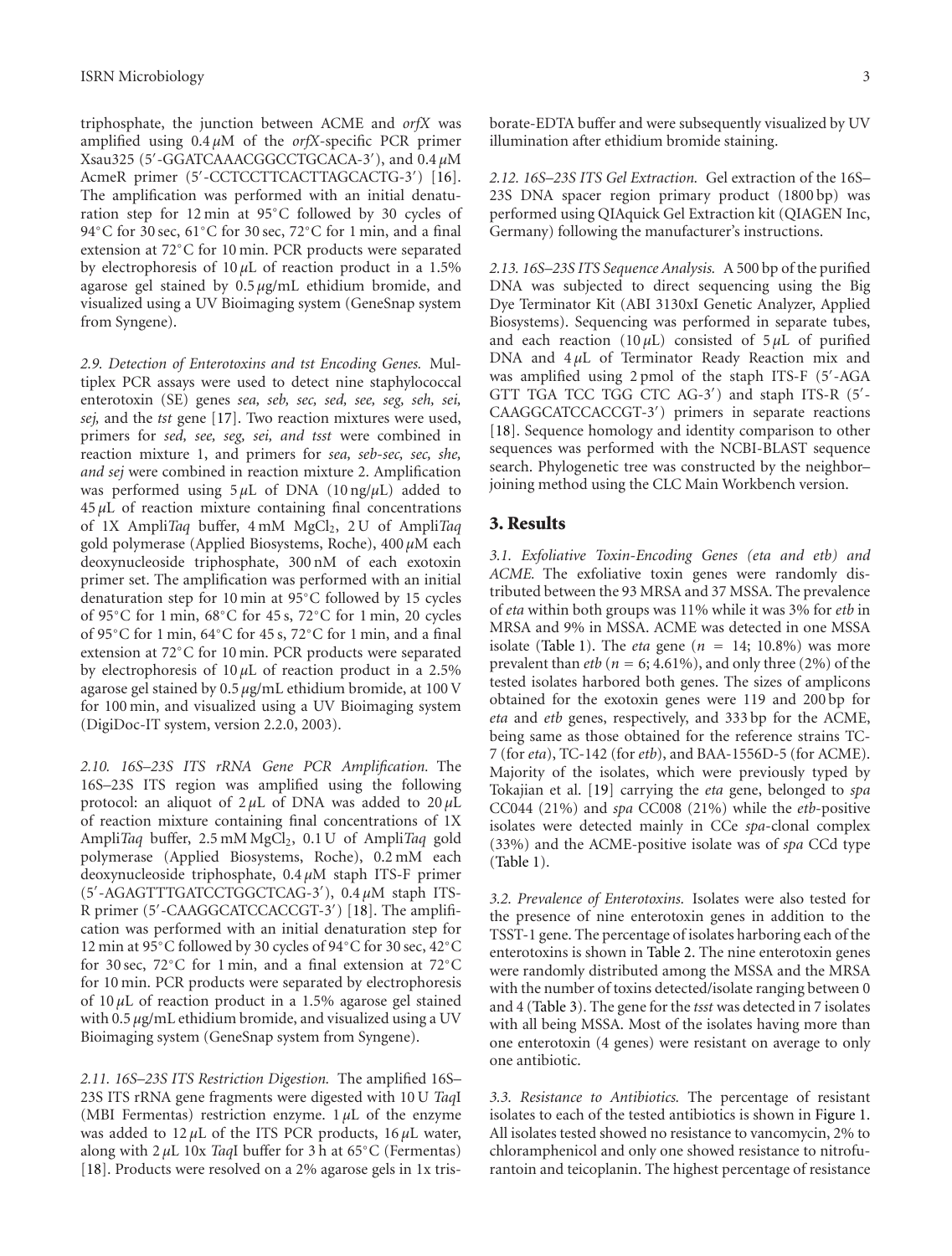| No. of isolates | MRSA/MSSA (SCC mec subtype) <sup>a</sup> | spa typeb        | Toxins (ETA and ETB) $\text{c}$ |
|-----------------|------------------------------------------|------------------|---------------------------------|
| 3               | MRSA (IVc)                               | t044             | <b>ETA</b>                      |
| 1               | MRSA (IVc)                               | t032             | ETA, ETB                        |
| $\mathbf{1}$    | MRSA (III)                               | t021             | <b>ETA</b>                      |
| 1               | MRSA (IVc)                               | t037             | <b>ETA</b>                      |
| $\mathbf{1}$    | MRSA (IVc)                               | t008             | <b>ETA</b>                      |
| 1               | <b>MSSA</b>                              | t937             | <b>ACME</b>                     |
| 1               | <b>MSSA</b>                              | t1439            | <b>ETA</b>                      |
| $\mathbf{1}$    | <b>MSSA</b>                              | t2179            | <b>ETA</b>                      |
| 1               | MRSA (IVc)                               | t304             | <b>ETA</b>                      |
| $\mathbf{1}$    | MRSA (II)                                | t002             | <b>ETA</b>                      |
| $\mathbf{1}$    | <b>MSSA</b>                              | t729             | <b>ETB</b>                      |
| 1               | MRSA (IVc)                               | t3468            | <b>ETB</b>                      |
| 1               | MRSA (IVc)                               | t <sub>537</sub> | ETA, ETB                        |
| 1               | <b>MSSA</b>                              | t159             | ETA, ETB                        |
| $\mathbf{1}$    | <b>MSSA</b>                              | t209             | <b>ETA</b>                      |
|                 | <b>MSSA</b>                              | t1515            | <b>ETB</b>                      |

<span id="page-3-0"></span>Table 1: Characteristics of MRSA and MSSA isolates harboring the ACME, *eta* and *etb* genes (*spa* and *mec* typing retrieved from Tokajian et al. [\[19](#page-7-13)]).

a MRSA: methicilin Resistant *Staphylococcus aureus*, MSSA: Methicilin Sensitive *Staphylococcus aureus*, SCC*mec*: staphylococcal cassette *mec*. <sup>b</sup>*spa*: *Staphylococcus aureus* Protein A.

cETA: exfoliative toxin A; ETB: exfoliative toxin B.

<span id="page-3-1"></span>

|        | TABLE 2: Percentage of isolates harboring the different exotoxin |  |  |  |
|--------|------------------------------------------------------------------|--|--|--|
| genes. |                                                                  |  |  |  |

| Enterotoxin genes <sup>a</sup> | % of isolates harboring enterotoxins<br>(number) |  |  |
|--------------------------------|--------------------------------------------------|--|--|
| Sea                            | $25(n=33)$                                       |  |  |
| Seb                            | $8(n = 11)$                                      |  |  |
| Sec                            | $5(n=6)$                                         |  |  |
| Sed                            | 11 $(n = 14)$                                    |  |  |
| See                            | $0(n=0)$                                         |  |  |
| Seg                            | $25(n=32)$                                       |  |  |
| She                            | $7(n=9)$                                         |  |  |
| Sei                            | 60 $(n = 77)$                                    |  |  |
| Sej                            | 1.5 $(n = 2)$                                    |  |  |
| <b>Tsst</b>                    | $5(n = 7)$                                       |  |  |

a *Sea*-*j*: staphylococcal Enterotoxin a-j, *Tsst*: toxic shock Syndrome Toxin.

was to oxacillin (32%;  $n = 41$ ) and tetracycline (42%;  $n = 54$ ). Resistance to other antibiotics was intermediate, ranging between 7% to rifampicin and 25% ( $n = 33$ ) to azithromycin. Multiple drug resistance was detected in both MSSA and MRSA with the maximum number being to 14 drugs [\(Table 3\)](#page-4-0). Resistance to 10–14 drugs was mainly detected in MRSA *mec* subtypes II and III except for one isolate being resistant to 13 and having *mec* subtype IV.

*3.4. 16S–23S ITS rRNA Gene PCR Amplification.* The 16S-ITS rRNA gene was amplified in 15 *S. aureus* isolates representing the major *spa* types. PCR-mediated amplification of this region revealed the presence of two ribotypes.



<span id="page-3-2"></span>Figure 1: The percentage of resistant isolates to each of the tested antibiotics. The eighteen antimicrobial agents used were azithromycin (AZ), ciprofloxacin (CI), clarithromycin (CH), clindamycin (CM), chloramphenicol (CL), erythromycin (EM), gentamicin (GM), levofloxacin (LE), nitrofurantoin (NI), norfloxacin (NX), ofloxacin (OF), oxacillin (OX), rifampicin (RI), teicoplanin (TP), tetracycline (TC), trimethoprim (TR), trimethoprim/sulfamethoxazol (TS), and vancomycin (VA).

Almost 87% of the isolates belonged to ribotype I with two amplification products size of which were 1500 and 1800 bp. Ribotype II represented 13% of the isolates and gave one band with a size of 1800 bp [\(Figure 2\)](#page-4-1). All the isolates gave an intense band at 1800 bp, which was designated as the primary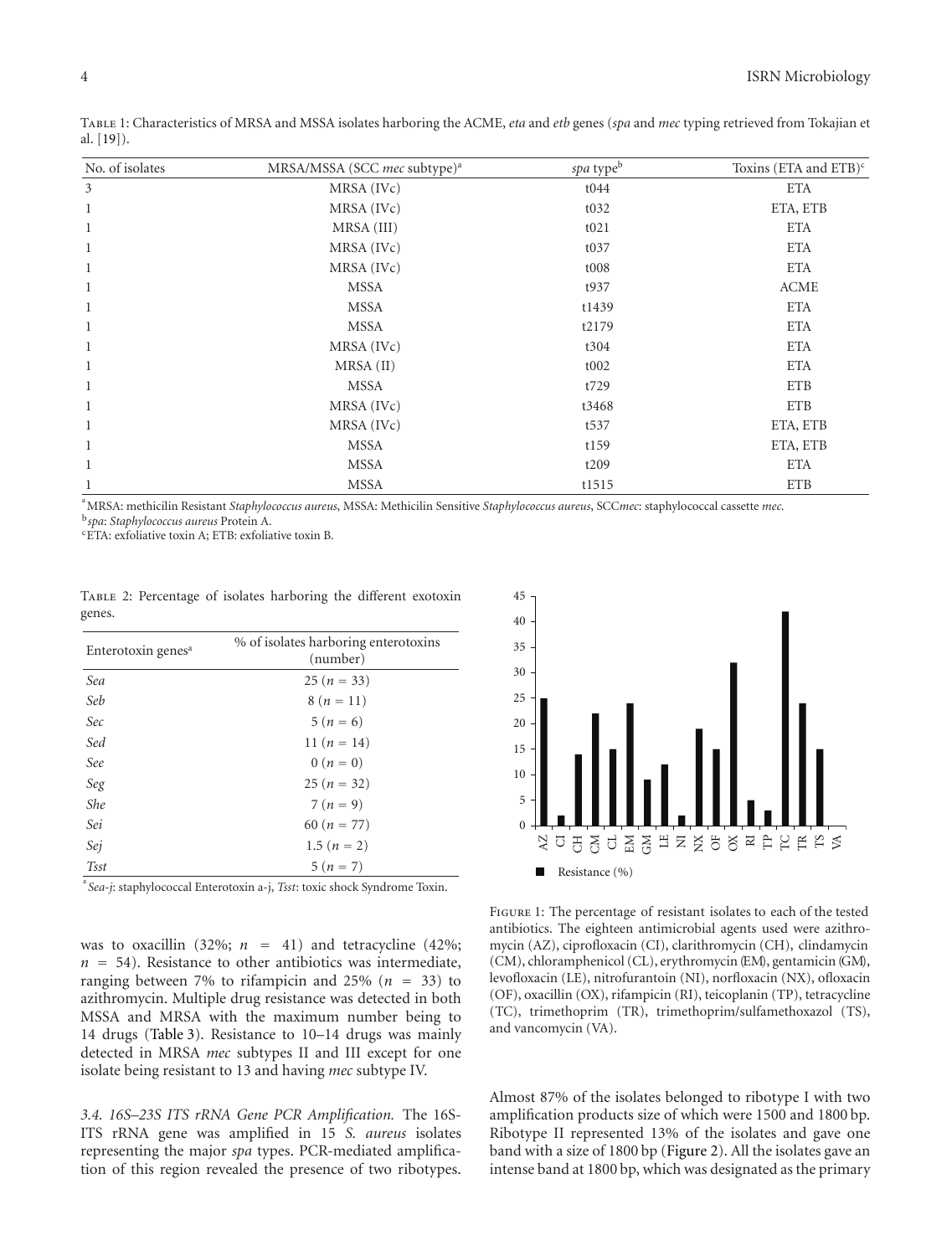<span id="page-4-0"></span>

| MRSA (93 Isolates) <sup>a</sup> | Number of drugs | eta gene <sup>c</sup> | <i>etb</i> gene <sup>c</sup> | Enterotoxins and TSST-1 <sup>d</sup> |
|---------------------------------|-----------------|-----------------------|------------------------------|--------------------------------------|
| $n = 59$                        | $0 - 2$         | 7%                    | 3%                           | $0 - 5\%$                            |
| $n = 23$                        | $3 - 9$         | 26%                   | 13%                          | $0 - 13%$                            |
| $n=11$                          | $10 - 14$       | 18%                   | $\Omega$                     | $0 - 27\%$                           |
| MSSA (37 Isolates) <sup>b</sup> | Number of drugs | <i>eta</i> gene       | <i>etb</i> gene              | Enterotoxins and TSST-1              |
| $n = 27$                        | $0 - 2$         | 11%                   | $0\%$                        | $0 - 15\%$                           |
| $n=12$                          | $3 - 9$         | 8%                    | 8%                           | $0 - 33\%$                           |

Table 3: Characterization of *S. aureus* isolates through the determination of antibiotic resistance profiles and prevalence of virulence factors.

a MRSA: methicilin resistant *Staphylococcus aureus*.

<sup>b</sup> MSSA: methicilin sensitive *Staphylococcus aureus*.

<sup>c</sup>*eta*: exfoliative toxin A), *etb*: exfoliative toxin B.

<sup>d</sup> TSST-1: toxic shock syndrome toxin-1.

<span id="page-4-2"></span>TABLE 4: Restriction patterns of the 16S-23S ITS<sup>a</sup>-amplified products.

| Groups      | Restriction patterns | Isolates no.                                            | Sizes of the amplification products    |  |
|-------------|----------------------|---------------------------------------------------------|----------------------------------------|--|
|             |                      | $n = 10$ (S1, 3,12, 34, 38, 40, 111, 113, 121, and 130) | 150, 250, 325, 350, 450, 650, 725, 900 |  |
|             |                      | $n = 1$ (S19)                                           | 150, 350, 650, 750, 900                |  |
|             |                      | $n = 1$ (S75)                                           | 150, 350, 450, 675, 700, 900           |  |
|             |                      | $n = 1$ (S88)                                           | 170, 250, 325, 350, 750, 900           |  |
| $_{\rm II}$ |                      | $n = 2$ (S78, and 89)                                   | 150,250,325,350, 900                   |  |

<sup>a</sup> ITS: internal transcribed spacer.



<span id="page-4-1"></span>Figure 2: Gel electrophoresis showing 16S–23S DNA spacer region (ITS) amplification products. Lane 1: 500 bp DNA ladder; lanes 2, and 3: negative control (water); lanes 4, 5, 7, 8, and 9: 16S–23S (ITS) positive isolates that belong to ribotype I (1500 bp and 1800 bp); lane 6*:* 16S–23S (ITS) positive isolate that belong to ribotype II (1800 bp).

product, and most had an additional band, which appeared weaker and was designated as secondary product.

16S–23S ITS-amplified products were digested using *Taq*I restriction enzyme [\(Table 4](#page-4-2) and [Figure 3\)](#page-5-0). Electrophoresis and fragment size analysis of restriction products revealed the presence of five banding patterns [four patterns in Ribotype I (lanes 3, 5, 7, and 13) and only one in Ribotype II (lanes 14 and 16)], but the difference only between

Ribotype I and II was significant enough totaling to three bands [\(Figure 3\)](#page-5-0).

*3.5. Phylogenetic Analysis.* To evaluate the phylogenetic relationships between the 15 *S. aureus* representative isolates, we extracted and partially sequenced the 16S–23S ITS rDNA primary product (1800 bp) that was detected in all. Two main clusters were detected and designated as A and B. The first contained S78 (MSSA *spa* t1149) and S89 (MSSA *spa* t937) isolates, and the second contained S1 (MRSA-IV *spa* t044), S3 (MRSA-II *spa* t002), S12 (MSSA *spa* t008), S19 (MRSA-IV *spa* t068), S34 (MRSA-V *spa* t267), S38 (MRSA-III *spa* t044), S40 (MRSA-IV *spa* t537), S75 (MSSA *spa* t021), S88 (MSSA t055), S111 (MRSA-IV *spa* t4098), S113 (MRSA-IV *spa* t279), S121 (MRSA-IV *spa* t660), and S130 (MRSA-IV *spa* t044) isolates. In cluster A both strains were closely related. Sequencing of the primary product revealed that Ribotype I representatives belonged to cluster A, while all other isolates representing Ribotype II were in cluster B. Additionally strains showing similar restriction patterns were clustered together (S1, S34, S38, and S40 all had the same restriction pattern the same applies for S78 and S89).

#### **4. Discussion**

*S. aureus* is one of the most common causes of CA- and HAlocalized and -systemic infections. Nearly all isolates of *S. aureus* produce enzymes and a range of more than 30 different extracellular proteins, most of which play a direct role in pathogenesis [\[20\]](#page-7-14). This study aimed at defining the prevalence of virulent determinants (exfoliative toxins, enterotoxins, TSST-1, and ACME), drug resistance and typing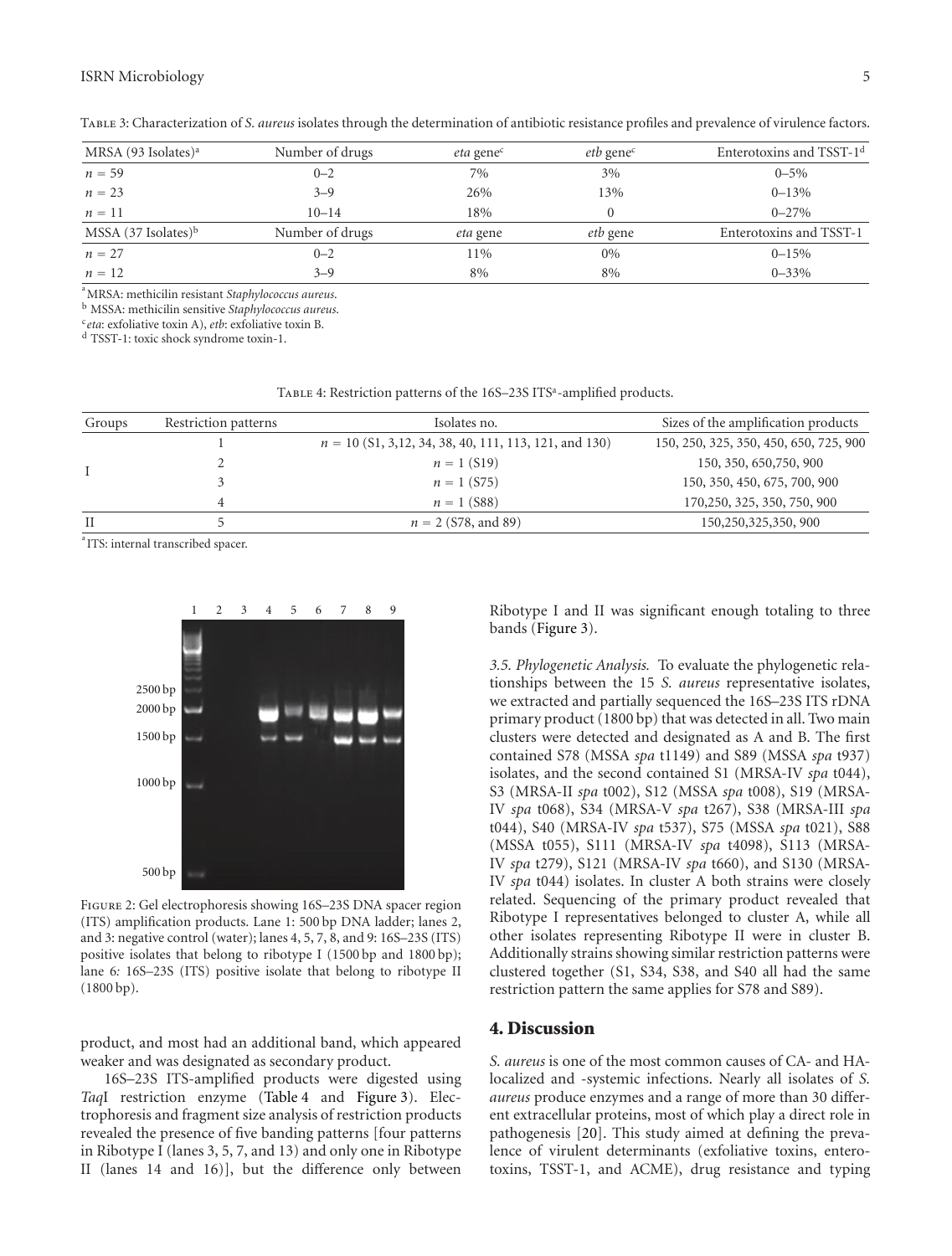

<span id="page-5-0"></span>Figure 3: Restriction digestion patterns of the 16S–23S internal transcribed spacer (ITS) amplicons with *Taq*I. Lane1: 100 bp ladder; lane 2: negative control (water); lanes 3, 5, 7, 10, 11, 12, 17, 18, 19, and 20: ITS restriction products for pattern I; lane 9: ITS restriction products for pattern II; lane 13: ITS restriction products for pattern III; lane 15: ITS restriction products for pattern IV; lanes 14 and 16: ITS restriction products for pattern V.

of a diverse set of 130 *S. aureus* clinical isolates. The *eta* gene (11%;  $n = 14$ ) was more frequently detected than the *etb* gene (5%;  $n = 6$ ), and only 2.3% ( $n = 3$ ) of all isolates tested harbored both genes. Landhani et al. [\[20](#page-7-14)] in the United Kingdom and Ireland, showed that 32% of *S. aureus* isolates produced ETA and only 12% produced ETB. The higher prevalence of the *eta* gene in staphylococci could be explained by its greater immunogenicity [\[21\]](#page-7-15). There are reported geographic variations in the prevalence of different ET isoforms. The majority of previous reports confirmed that ETA was the predominant ET isoform in Europe, North America, and Africa which was similar to our findings, whereas ETB-producing isolates were shown to be more frequent in Japan [\[20](#page-7-14)[–23](#page-7-16)]. ACME contributed to the success in disseminating the USA300 isolate through enhancing virulence and colonization of humans. In this study, ACME was detected in only one MSSA isolate that was recovered from a skin infection. Goering et al. [\[16](#page-7-10)] however, also revealed that only 2 out of 22 USA300 MSSA isolates from California and Nevada were ACME positive. To date, ACME has been reported predominantly among USA300 isolates harboring specific SCC*mec* types (IVa and II) and MLST clonal complexes (CCs) (CC8 and CC5) genetic background, and it has been detected also in England among *S. aureus* isolates with SCC*mec* type IVa [\[16,](#page-7-10) [24\]](#page-7-17). The three virulent determinants (*eta*, *etb*, and ACME) in this study were variably distributed among 16 different *spa* types belonging to 12 different *spa* CCs, possibly because they are located on prophage, plasmid, and a pathogenicity island, which are mobile vectors of horizontal transfer [\[24](#page-7-17)].

Moreover, the most prevalent enterotoxin gene among the tested isolates in this study was *sei* (59%), which agreed with the findings of Becker et al. [\[25](#page-7-18)] in Germany (55%) while it was the *sea* in Jordan (65%) [\[26](#page-7-19)]. Percentage of isolates positive for *seb* was 8, which was again in harmony with the results obtained by Becker et al. [\[25\]](#page-7-18). In contrast, 25% of the isolates harbored the *seg* gene compared to only 1.4% in Japan [\[27\]](#page-7-20). The gene coding for TSST-1, however, was detected only in 7% of the isolates in this study, which matched with the results of Srinivasan et al. [\[28](#page-7-21)] in the United States but was lower than the percentage reported by Becker et al. [\[25](#page-7-18)] (20%). It's interesting to note that none of the isolates undertaken in this study had the *see* gene, which was the case with clinical isolates studied in Jordan [\[26\]](#page-7-19). On the other hand, isolates harboring the enterotoxin genes were randomly distributed among males and females, age categories, site and date of infection, and type (MSSA versus MRSA). It was notable that *tst*-positive isolates were all MSSA, being recovered from abscesses, pus, sputum, or blood. Finally, isolates harboring toxin genes were not multiple drug resistant, and the opposite was also true.

Multidrug resistance is very common in *S. aureus*, which is now considered as a leading cause of nosocomial infections [\[27\]](#page-7-20). The widespread *S. aureus* isolates that are resistant to many antimicrobial agents such as the semisynthetic penicillins (methicillin, oxacillin, and nafcillin), macrolides, tetracyclines, and aminoglycosides made the treatment of staphylococcal infections a global challenge [\[28\]](#page-7-21). In this study, resistance to tetracycline was the highest (48%) with similar result being previously obtained by Hamze et al. [\[29\]](#page-7-22) with samples collected from north Lebanon (44%). Percentage of resistant strains, however, was higher in Australia (80%) [\[30](#page-7-23)], while lower in the United States (5%) [\[31\]](#page-7-24). Almost 32% of the isolates undertaken in this study were oxacillin resistant which was significantly lower than the percentage detected in Belgium (almost 99%) by Maskell et al*.* [\[32](#page-7-25)]. Percentage of resistance to azithromycin (25%), trimethoprim (24%), and erythromycin (24%) was almost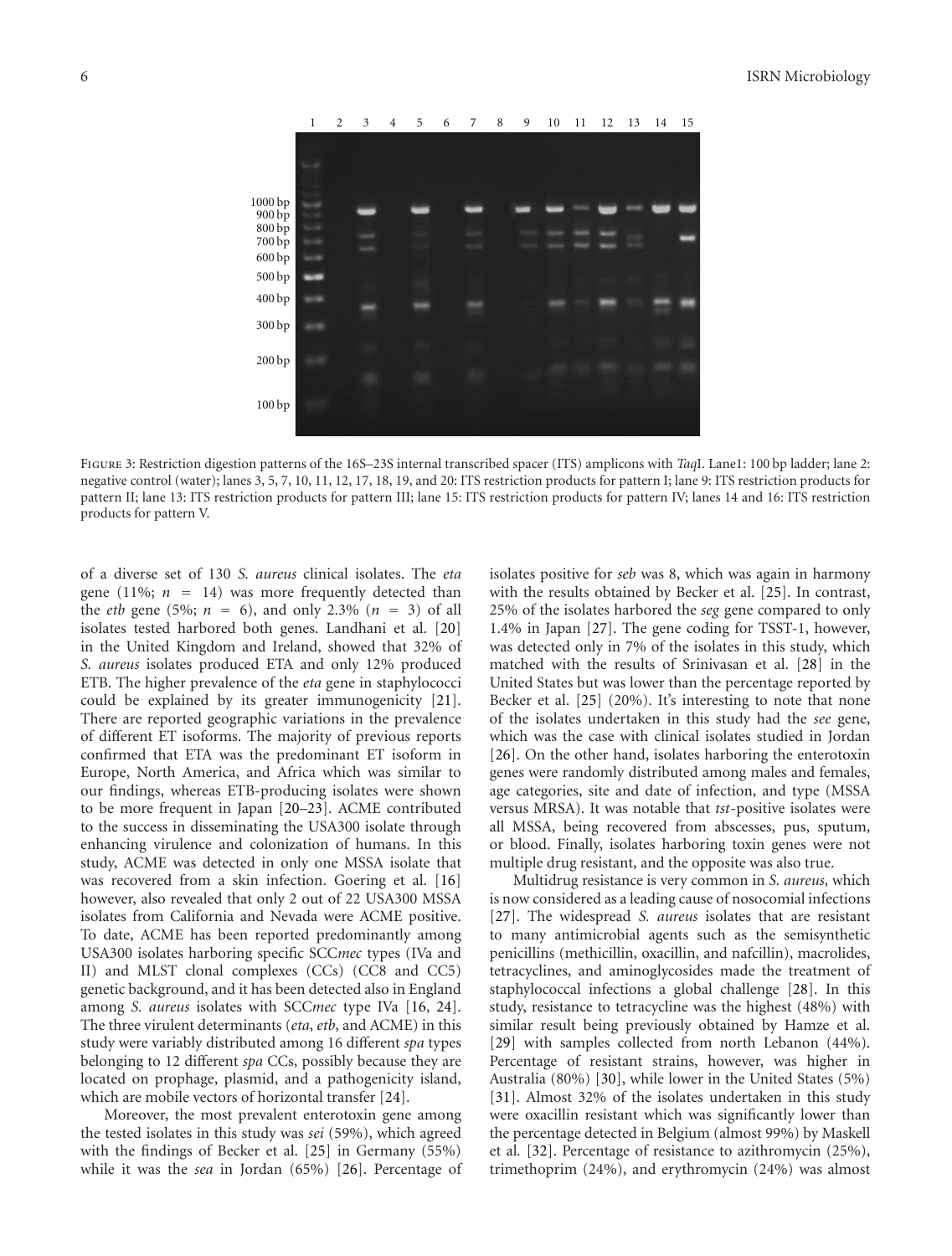the same and was in harmony with resistance to azithromycin in the UK (23%) and the United States (26%) [\[31,](#page-7-24) [32](#page-7-25)]; it was lower for azithromycin (12%) in Japan [\[33\]](#page-7-26) and higher to trimethoprim in the UK (69%) [\[34](#page-8-0)] and Australia (82%) [\[30\]](#page-7-23). This study also revealed an increase in the percentage of strains resistant to erythromycin (24%) compared to results obtained by Baddour et al. [\[35](#page-8-1)] where the percentage of resistant strains were much lower being only 7%. Resistance reported for erythromycin was higher in the UK [\[34\]](#page-8-0) and Australia [\[30\]](#page-7-23) being 90% and 89%, respectively, while only 12% in Japan [\[33\]](#page-7-26). It's noteworthy that almost 15% of the isolates were resistant to trimethoprim/sulfamethoxazol, which agreed with results obtained by Baddour et al. [\[35\]](#page-8-1). A significant increase was also detected in this study with the percentage of isolates resistant to clindamycin (22%) and gentamicin (9%) compared to what was reported previously [\[29\]](#page-7-22) with only 4% of the strains being resistant to clindamycin and 3% to gentamicin. The percentage of strains resistant to teicoplanin, nitrofurantoin, chloramphenicol, and vancomycin detected in this study was either very low or absent. Similar results were also previously reported for both teicoplanin and vancomycin [\[34](#page-8-0)[–36](#page-8-2)] while it was higher to chloramphenicol [\[34,](#page-8-0) [35](#page-8-1)]. Multiple drug resistance was detected in both MSSA and MRSA with the maximum number being to 14 drugs. Resistance to 10–14 drugs was mainly detected in MRSA *mec* subtypes II and III except for one isolate being resistant to 13 and having *mec* subtype IV. These findings confirm along with the *mec* subtyping that the majority of the multiple drug-resistant isolates probably were hospital acquired.

The 16S–23S internal transcribed spacer (ITS) PCR amplification can be used for typing *S. aureus* strains. This region is known to be extremely variable between species, strains, and even among different operons within the same cell and has been widely used to study evolutionary relationships among closely related microorganisms [\[37,](#page-8-3) [38\]](#page-8-4). Amplification of the 16S–23S DNA spacer region revealed the presence of two ribotypes. Ribotype I gave two amplification products with a size of 1500 and 1800 bp, which was consistent with the findings of Sudagidan et al. [\[18](#page-7-12)], while ribotype II gave one intense band at position 1800 bp. Ribotype I was the most frequent accounting for 87% of the isolates, whereas ribotype II represented only 13%. Most of the isolates gave additional weaker band, and the source of this secondary product might be the presence of more than one rRNA operon in those isolates with the upper band (1800 bp) containing one or two tRNAs and the lower band (1500 bp) none or only one tRNA-encoding gene [\[39](#page-8-5), [40\]](#page-8-6). Couto et al. [\[39\]](#page-8-5) characterized the spacer sequences of *S. aureus* strains and identified 9 rRNA operons, and reported that 3 of these spacers contained the  $tRNA^{I}$  gene and 2 contained both the  $tRNA^{I}$  and the  $tRNA^{A}$  genes, while the remaining 4 16S–23S spacers have no tRNA gene. It is noteworthy that the observed ITS size variability alone was not enough to subtype *S. aureus* isolates at the strain level, and consequently the amplified 16S–23S DNA spacer region was subjected to restriction digestion using *Taq*I restriction enzyme. Previously, ITS RFLP using *Taq*I has been employed for the identification of bacteria of diverse origin including

lactobacilli, thermophilic bacilli [\[40\]](#page-8-6), and alkalophilic bacilli [\[41\]](#page-8-7) and was also used by Sudagidan et al. [\[18](#page-7-12)] for subtyping 16 staphylococcal species in Turkey. Our results revealed 5 distinct RFLP haplotypes, with those belonging to ribotype I having 4 restriction patterns that matched with the results of Sudagidan et al. [\[18](#page-7-12)], while isolates belonging to different ribotypes generated different restriction patterns. This study didn't reveal any correlation between ITS ribotyping and prevalence of the virulent determinants.

Combining 16S–23S ITS PCR-RFLP with partial sequencing of the primary product and the construction of a phylogenetic tree revealed the presence of 2 clusters A and B. Isolates belonging to each cluster harbored the same ITS amplicon sizes and similar restriction patterns. These findings matched with the results of Osorio et al. [\[42\]](#page-8-8), who reported that the intraspecies evolutionary divergence is due to polymorphisms clustered within the ITS variable region where a number of insertion and deletion events occur. The ITS-based identification method can be used to generate molecular fingerprints of *S. aureus* for characterization of isolates and could have useful applications for evolutionary studies. The major drawback, however, is the absence of sufficient information about rRNA copy number and size, the number of tRNA encoding genes and ITS sequence and size in *S. aureus* isolates.

### **5. Conclusion**

To the extent of our knowledge, this is the first study that demonstrates the prevalence of virulent determinants and describes the use of 16S–23S ITS PCR-RFLP and its partial sequencing for the subtyping *S. aureus* isolates in Lebanon. The results show that the virulence gene content of *S. aureus* isolated from Lebanon varies widely. The use of efficient and accurate epidemiological typing methods is a prerequisite for monitoring and for limiting the occurrence and spread of epidemic clones within and between hospitals.

#### <span id="page-6-0"></span>**References**

- <span id="page-6-1"></span>[1] M. Mehrotra, G. Wang, and W. M. Johnson, "Multiplex PCR for detection of genes for *Staphylococcus aureus* enterotoxins, exfoliative toxins, toxic shock syndrome toxin 1, and methicillin resistance," *Journal of Clinical Microbiology*, vol. 38, no. 3, pp. 1032–1035, 2000.
- <span id="page-6-2"></span>[2] D. S. Smyth, P. J. Hartigan, W. J. Meaney et al., "Superantigen genes encoded by the *egc* cluster and SaPlbov are predominant among *Staphylococcus aureus* isolates from cows, goats, sheep, rabbits and poultry," *Journal of Medical Microbiology*, vol. 54, no. 4, pp. 401–411, 2005.
- <span id="page-6-3"></span>[3] S. Jarraud, C. Mougel, J. Thioulouse et al., "Relationships between *Staphylococcus aureus* genetic background, virulence factors, *agr* groups (alleles), and human disease," *Infection and Immunity*, vol. 70, no. 2, pp. 631–641, 2002.
- <span id="page-6-4"></span>[4] J. Makhlin, T. Kofman, I. Borovok et al., "*Staphylococcus aureus* ArcR controls expression of the arginine deiminase operon," *Journal of Bacteriology*, vol. 189, no. 16, pp. 5976–5986, 2007.
- <span id="page-6-5"></span>[5] B. A. Diep, S. R. Gill, R. F. Chang et al., "Complete genome sequence of USA300, an epidemic clone of communityacquired meticillin-resistant *Staphylococcus aureus*," *Lancet*, vol. 367, no. 9512, pp. 731–739, 2006.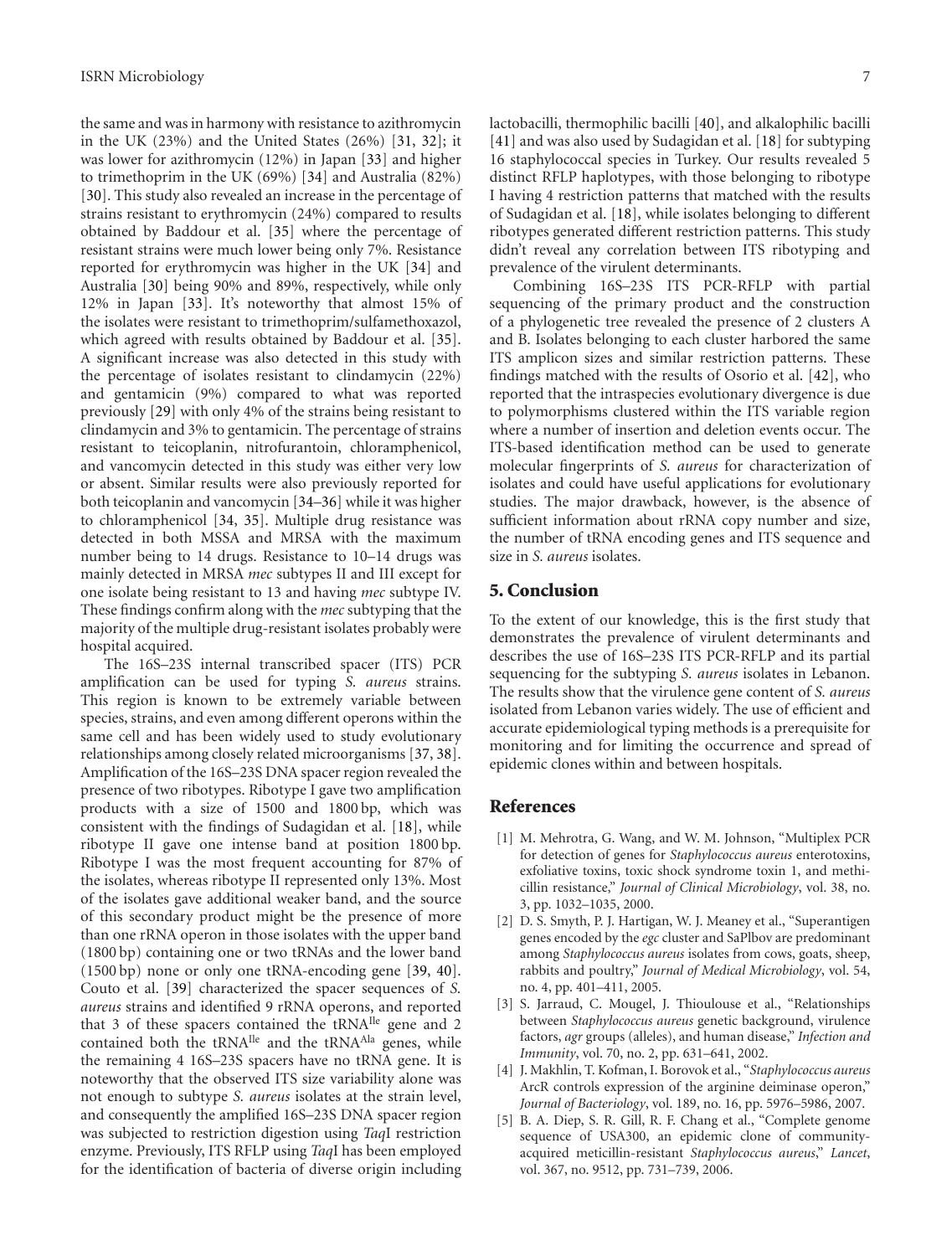- <span id="page-7-0"></span>[6] D. J. Diekema, M. A. Pfaller, F. J. Schmitz et al., "Survey of infections due to Staphylococcus species: frequency of occurrence and antimicrobial susceptibility of isolates collected in the United States, Canada, Latin America, Europe, and the Western Pacific region for the SENTRY Antimicrobial Surveillance Program, 1997–1999," *Clinical Infectious Diseases*, vol. 32, supplement 2, pp. S114–S132, 2001.
- <span id="page-7-1"></span>[7] P. D. Gregory, R. A. Lewis, S. P. Curnock, and K. G. H. Dyke, "Studies of the repressor (*Blal*) of *β*-lactamase synthesis in *Staphylococcus aureus*," *Molecular Microbiology*, vol. 24, no. 5, pp. 1025–1037, 1997.
- <span id="page-7-2"></span>[8] R. H. Deurenberg and E. E. Stobberingh, "The evolution of *Staphylococcus aureus*," *Infection, Genetics and Evolution*, vol. 8, no. 6, pp. 747–763, 2008.
- <span id="page-7-3"></span>[9] C. Condon, C. Squires, and C. L. Squires, "Control of rRNA transcription in Escherichia coli," *Microbiological Reviews*, vol. 59, no. 4, pp. 623–645, 1995.
- <span id="page-7-4"></span>[10] J. García-Martínez, S. G. Acinas, A. I. Antón, and F. Rodríguez-Valera, "Use of the 16S-23S ribosomal genes spacer region in studies of prokaryotic diversity," *Journal of Microbiological Methods*, vol. 36, no. 1-2, pp. 55–64, 1999.
- <span id="page-7-5"></span>[11] J. K. Fredrickson, D. L. Balkwill, G. R. Drake, M. F. Romine, D. B. Ringelberg, and D. C. White, "Aromatic-degrading Sphingomonas isolates from the deep subsurface," *Applied and Environmental Microbiology*, vol. 61, no. 5, pp. 1917–1922, 1995.
- <span id="page-7-6"></span>[12] S. Tokajian, S. Al-Medawar, and F. Hashwa, "Use of the 16S– 23S ribosomal genes spacer region for the molecular typing of sphingomonads," *Canadian Journal of Microbiology*, vol. 54, no. 8, pp. 668–676, 2008.
- <span id="page-7-7"></span>[13] CLSI, "Performance standards for antimicrobial susceptibility testing; 16th informational supplement," Tech. Rep. M100-S16, Clinical and Laboratory Standards Institute, Wayne, Pa, USA, 2006.
- <span id="page-7-8"></span>[14] W. M. Johnson, S. D. Tyler, E. P. Ewan, F. E. Ashton, D. R. Pollard, and K. R. Rozee, "Detection of genes for enterotoxins, exfoliative toxins, and toxic shock syndrome toxin 1 in *Staphylococcus aureus* by the polymerase chain reaction," *Journal of Clinical Microbiology*, vol. 29, no. 3, pp. 426–430, 1991.
- <span id="page-7-9"></span>[15] S. I. Salasia, Z. Khusnan, C. Lammler, and M. Zschock, "Comparative studies on pheno- and genotypic properties of *Staphylococcus aureus* isolated from bovine subclinical mastitis in central Java in Indonesia and Hesse in Germany," *Journal of Veterinary Science*, vol. 5, no. 2, pp. 103–109, 2004.
- <span id="page-7-10"></span>[16] R. V. Goering, L. K. McDougal, G. E. Fosheim, K. K. Bonnstetter, D. J. Wolter, and F. C. Tenover, "Epidemiologic distribution of the arginine catabolic mobile element among selected methicillin-resistant and methicillin-susceptible *Staphylococcus aureus* isolates," *Journal of Clinical Microbiology*, vol. 45, no. 6, pp. 1981–1984, 2007.
- <span id="page-7-11"></span>[17] A. Løvseth, S. Loncarevic, and K. G. Berdal, "Modified multiplex PCR method for detection of pyrogenic exotoxin genes in staphylococcal isolates," *Journal of Clinical Microbiology*, vol. 42, no. 8, pp. 3869–3872, 2004.
- <span id="page-7-12"></span>[18] M. Sudagidan, A. F. Yenidunya, and H. Gunes, "Identification of staphylococci by 16S internal transcribed spacer rRNA gene restriction fragment length polymorphism," *Journal of Medical Microbiology*, vol. 54, no. 9, pp. 823–826, 2005.
- <span id="page-7-13"></span>[19] S. T. Tokajian, P. A. Khalil, D. Jabbour et al., "Molecular characterization of *Staphylococcus aureus* in Lebanon," *Epidemiology and Infection*, vol. 138, no. 5, pp. 707–712, 2010.
- <span id="page-7-14"></span>[20] S. Ladhani, C. L. Joannou, D. P. Lochrie, R. W. Evans, and S. M. Poston, "Clinical, microbial, and biochemical aspects

of the exfoliative toxins causing staphylococcal scalded-skin syndrome," *Clinical Microbiology Reviews*, vol. 12, no. 2, pp. 224–242, 1999.

- <span id="page-7-15"></span>[21] O. Yamasaki, T. Yamaguchi, M. Sugai et al., "Clinical manifestations of staphylococcal scalded-skin syndrome depend on serotypes of exfoliative toxins," *Journal of Clinical Microbiology*, vol. 43, no. 4, pp. 1890–1893, 2005.
- [22] L. R. Piano, "*Staphylococcus aureus* exfoliative toxins: how they cause disease," *Journal of Investigative Dermatology*, vol. 122, no. 5, pp. 1070–1077, 2004.
- <span id="page-7-16"></span>[23] K. Nishifuji, M. Sugai, and M. Amagai, "Staphylococcal exfoliative toxins: "molecular scissors" of bacteria that attack the cutaneous defense barrier in mammals," *Journal of Dermatological Science*, vol. 49, no. 1, pp. 21–31, 2008.
- <span id="page-7-17"></span>[24] B. A. Diep, G. G. Stone, L. Basuino et al., "The arginine catabolic mobile element and staphylococcal chromosomal cassette *mec* linkage: convergence of virulence and resistance in the USA300 clone of methicillin-resistant *Staphylococcus aureus*," *Journal of Infectious Diseases*, vol. 197, no. 11, pp. 1523–1530, 2008.
- <span id="page-7-18"></span>[25] K. Becker, A. W. Friedrich, G. Lubritz, M. Weilert, G. Peters, and C. Von Eiff, "Prevalence of genes encoding pyrogenic toxin superantigens and exfoliative toxins among strains of *Staphylococcus aureus* isolated from blood and nasal specimens," *Journal of Clinical Microbiology*, vol. 41, no. 4, pp. 1434–1439, 2003.
- <span id="page-7-19"></span>[26] R. G. Naffa, S. M. Bdour, H. M. Migdadi, and A. A. Shehabi, "Enterotoxicity and genetic variation among clinical *Staphylococcus aureus* isolates in Jordan," *Journal of Medical Microbiology*, vol. 55, no. 2, pp. 183–187, 2006.
- <span id="page-7-20"></span>[27] K. Omoe, M. Ishikawa, Y. Shimoda, D. L. Hu, S. Ueda, and K. Shinagawa, "Detection of *seg, seh, and sei* genes in *Staphylococcus aureus* isolates and determination of the enterotoxin productivities of *S. aureus* isolates harboring *seg, seh*, or *sei* genes," *Journal of Clinical Microbiology*, vol. 40, no. 3, pp. 857–862, 2002.
- <span id="page-7-21"></span>[28] V. Srinivasan, A. Sawant, E. Gillespie, J. Headrick, L. Ceasaris, and P. Oliver, "Prevalence of genes encoding pyrogenic toxin superantigens and exfoliative toxins among strains of *Staphylococcus aureus* isolated from blood and nasal specimens," *Foodborne Pathogens and Disease*, vol. 3, pp. 274–283, 2006.
- <span id="page-7-22"></span>[29] M. Hamze, F. Dabboussi, W. Daher, and D. Izard, "Antibiotic resistance of *Staphylococcus aureus* at North Lebanon: place of the methicillin resistance and comparison of detection methods," *Pathologie Biologie*, vol. 51, no. 1, pp. 21–26, 2003.
- <span id="page-7-23"></span>[30] G. R. Nimmo, J. M. Bell, D. Mitchell, I. B. Gosbell, J. W. Pearman, and J. D. Turnidge, "Antimicrobial resistance in *Staphylococcus aureus* in Australian teaching hospitals, 1989– 1999," *Microbial Drug Resistance*, vol. 9, no. 2, pp. 155–160, 2003.
- <span id="page-7-24"></span>[31] W. E. Bischoff, M. L. Wallis, K. B. Tucker, B. A. Reboussin, and R. J. Sherertz, "*Staphylococcus aureus* nasal carriage in a student community: prevalence, clonal relationships, and risk factors," *Infection Control and Hospital Epidemiology*, vol. 25, no. 6, pp. 485–491, 2004.
- <span id="page-7-25"></span>[32] J. P. Maskell, A. M. Sefton, and J. D. Williams, "Comparative in-vitro activity of azithromycin and erythromycin against Gram-positive cocci, *Haemophilus influenzae* and anaerobes," *Journal of Antimicrobial Chemotherapy*, vol. 25, pp. 19–24, 1990.
- <span id="page-7-26"></span>[33] T. Okubo, S. Iyobe, Y. Fujiki, and H. Sagai, "Antimicrobial activities of macrolides against recent clinical isolates, and analysis of resistant mechanisms," *Japanese Journal of Antibiotics*, vol. 56, no. 3, pp. 163–170, 2003.